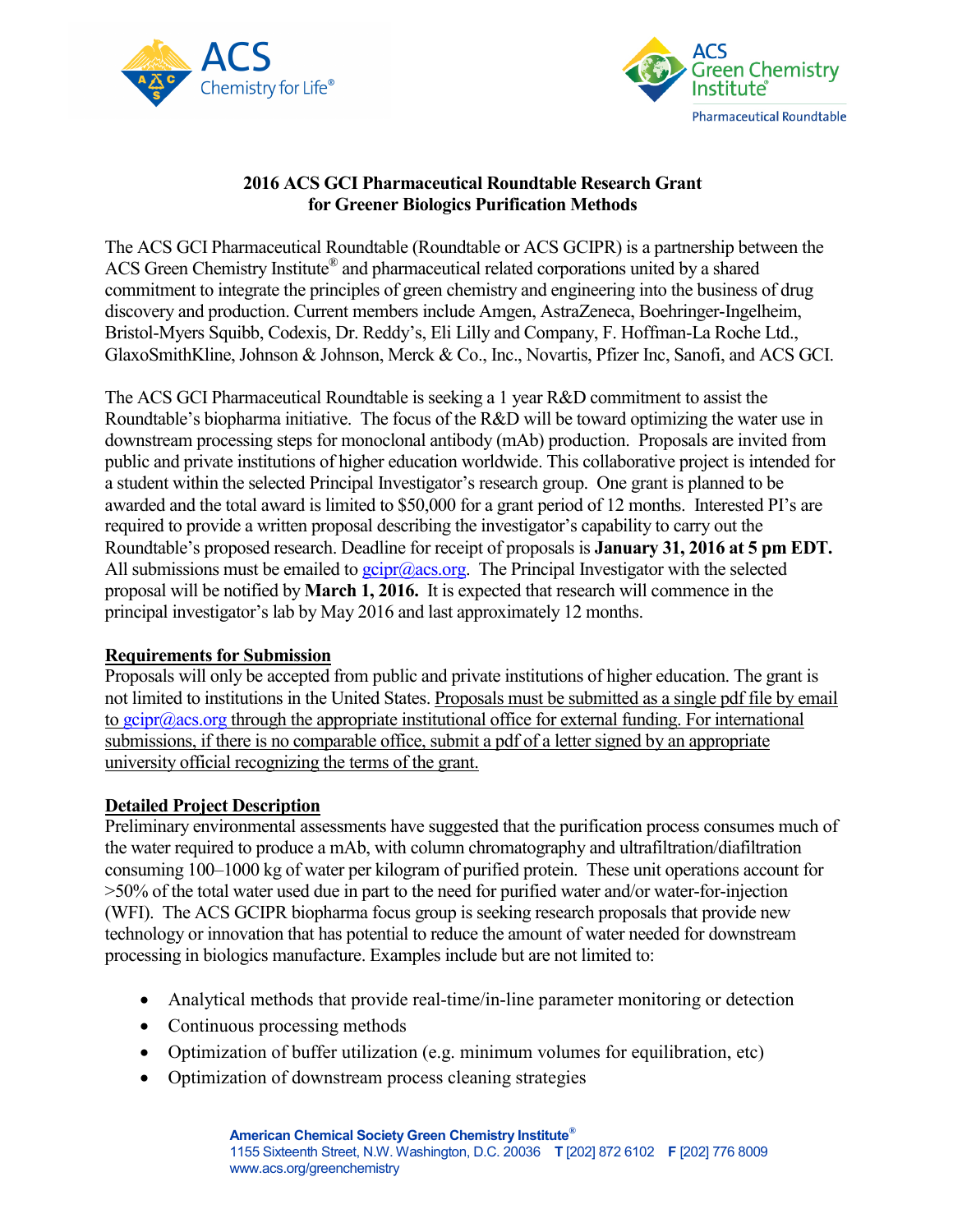• Single-use technologies and novel applications of these technologies (e.g. multi-operation usage, alternatives to column chromatography, or process intensification approaches, etc)

#### **Project Goal**

Provide innovative methods or technologies that are widely applicable in mAb processing, which optimize water use in one or more unit operations in downstream processing as compared to typical three column/ one UF/DF purification platform. The Roundtable is seeking proposals that can reduce water usage in downstream processing within the following parameters:

- Proposals related to improvement in any downstream unit operations will be considered (i.e. all downstream unit operations are in-scope.)
- Proposed methodology has potential for broad application in mAb processing schemes within the industry (i.e. improvement is not targeted to optimize a single mAb product/process)
- Proposed methodology could be implemented within cGMP manufacturing environments with reasonable development of compliance/validation strategies

Preference will be given to proposals that reduce water usage without significantly increasing energy or material usage since the overall goal is to reduce the environmental footprint of biologics production.

### **Project Timeline**

It is expected that one year of research support will be sufficient to provide progress toward intended goals.

## **Proposal Format** (Maximum 3 pages as described below + CVs)

All of the information below must be submitted as a single PDF file. All components described in sections A, B, and C must be included in the same PDF file to assure the proposal is reviewed in its entirety.

#### A)Title Page (1 page, 12 pt font, 1-inch margins)

- 1. Project Title:
- 2. Principal Investigator:
- 3. Title / Position(s):
- 4. Telephone Number(s):
- 5. Fax Number(s):
- 6. Postal Mailing Address:
- 7. E-Mail Address:
- 8. Research Group website:
- B) Proposed Plan of Work *(2 pages, 12 pt font, 1-inch margins)* 
	- 1. Summarize the student's (undergraduate, graduate student and /or postdoc) capabilities to perform the Roundtable's proposed work.
	- 2. Brief description of the PI's research facilities.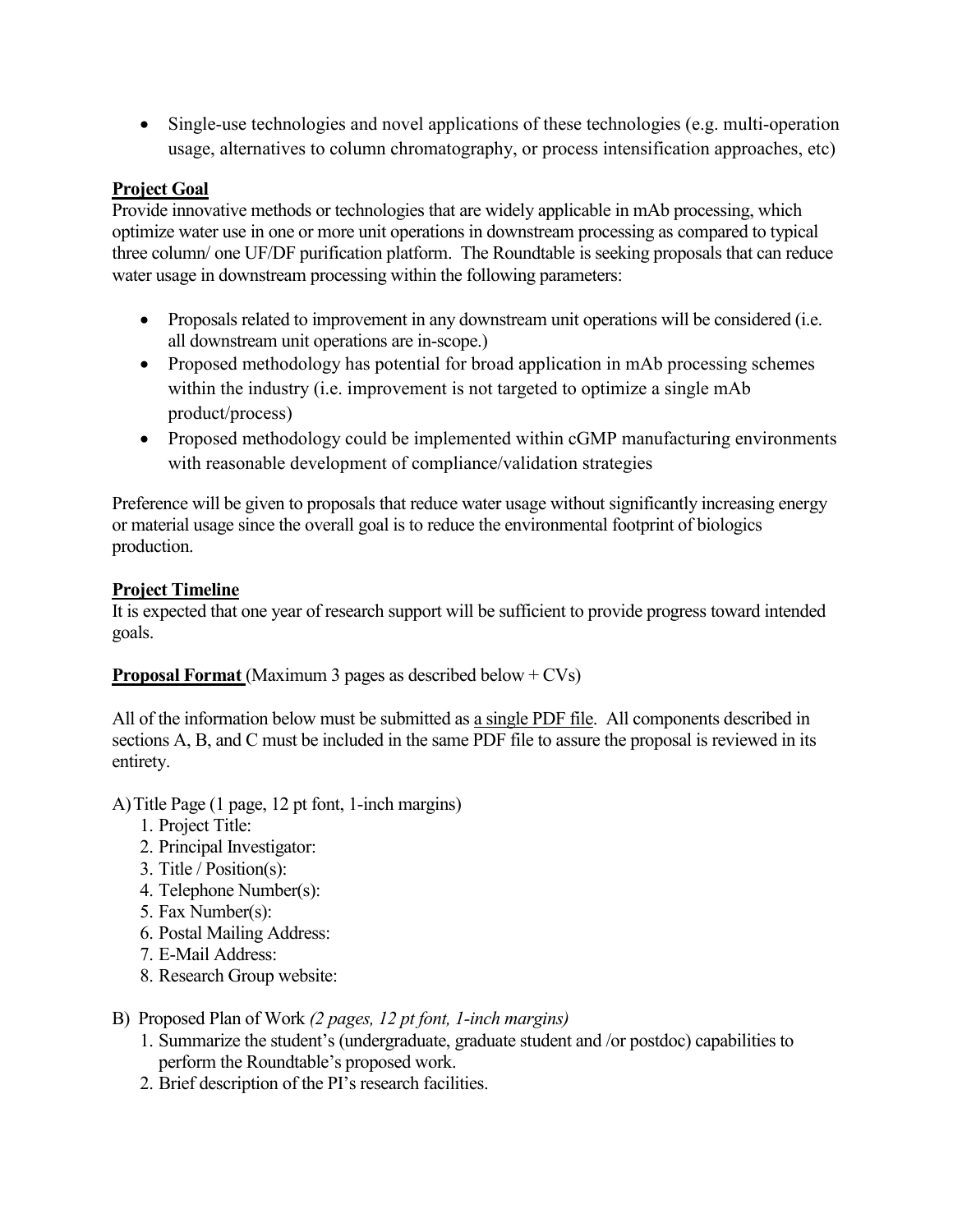- 3. Proposed milestone deliveries (primary project and side project) with brief description of the manner in which the researcher intends to achieve them.
- 4. The PI should list any existing background intellectual property and/or collaborations they are aware of that might limit the freedom to operate any of the results arising from any research funded by ACS GCI. The priority of the Roundtable is to encourage research utilizing conditions that are commercially viable with the freedom to use.
- 5. References (Does not count toward your page limit.)
- C) Curriculum Vitae of Project Team Members: Please submit a two page curriculum vitae of all project team members. (Does not count toward your page limit.)

### **Report Requirements**

- As a collaborative research project, the Roundtable will work closely with the principal investigator and student(s) to provide industrial direction, when appropriate, in a manner that respects the independence of the researcher/student.
	- o Progress updates are due at 1 month intervals from initiation of research and discussed in arranged teleconferences.
	- o Updates are to include research milestones/significant outcomes, summary slides with supporting data, deviations from the proposal, and next steps for the coming months.
- A final comprehensive report including research outcomes and final budget is due one month after the end of the grant period.
	- o The report must be submitted as an Adobe PDF document electronically to  $gcipr@acs.org$ . The report will be shared with the member companies of the Roundtable.
	- o The content of the report will be targeted for publication in a peer review technical journal within six months of the conclusion of the research. As a collaborative research project, the paper will be written by the principal investigator and student(s) performing the work, with the Roundtable as co-authors.

## **Intellectual Property, Publication Acknowledgement, and Terms of the Grant**

- The primary purpose of this grant is to publish research to make information publicly available.
- Every patent, United States or foreign, that results from research funded (in part or in its entirety) by the ACS GCI Pharmaceutical Roundtable Grant shall be immediately dedicated to the public, royalty free.
- Publication of results is expected within 6 months of work completion.
- Each publication prepared in connection with the ACS GCI Pharmaceutical Roundtable Grant shall make acknowledgement to the ACS GCI Pharmaceutical Roundtable Research Grant, in the following manner. "Acknowledgement is made to the ACS GCI Pharmaceutical Roundtable Grant for support (or partial support) of this research."
- Acceptance of a Roundtable Grant will be conditioned upon agreement by the grantee institution that in the event the principal investigator is unable for any reason to conduct the research proposed, the funds, if previously paid by the Roundtable, shall, upon demand, be returned in full to the Roundtable, and further, that in the event the PI is unable for any reason to continue with the research after it has commenced, this grant